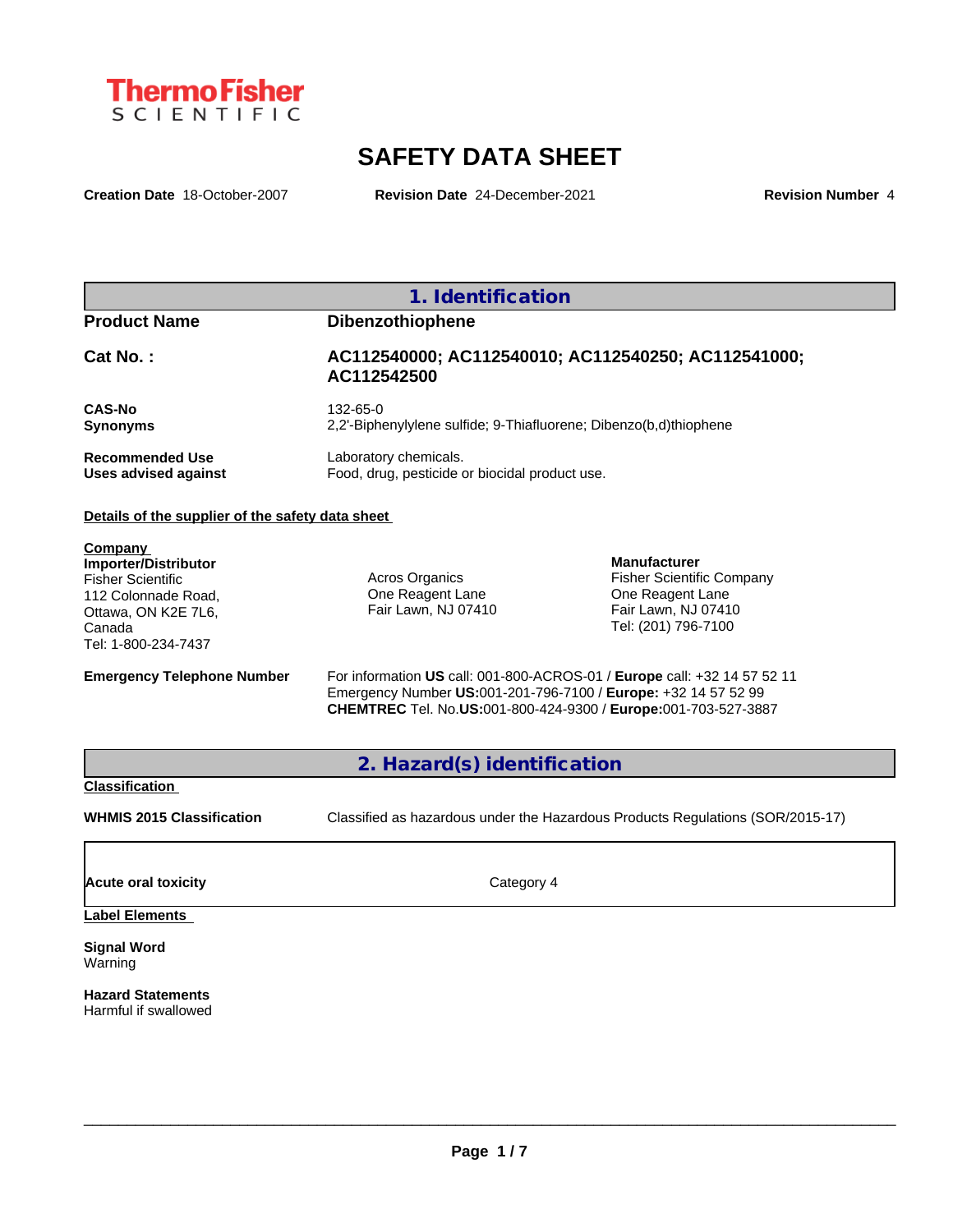

## **Precautionary Statements Prevention** Wash face, hands and any exposed skin thoroughly after handling Do not eat, drink or smoke when using this product **Response** IF SWALLOWED: Call a POISON CENTER/doctor if you feel unwell Rinse mouth **Disposal** Dispose of contents/container to an approved waste disposal plant

## **Other Hazards**

Very toxic to aquatic life with long lasting effects

# **3. Composition/Information on Ingredients**

|                          | . .<br>. . D *<br>S-No               | <b>Weic</b><br>$\mathbf{a}$ |
|--------------------------|--------------------------------------|-----------------------------|
| 1000<br>opnene<br>'` ``` | $\sqrt{2}$<br>$\sim$<br>~-∠ت.<br>ิบม | .                           |

|                                                              | 4. First-aid measures                                                                                              |
|--------------------------------------------------------------|--------------------------------------------------------------------------------------------------------------------|
| <b>General Advice</b>                                        | If symptoms persist, call a physician.                                                                             |
| <b>Eve Contact</b>                                           | Rinse immediately with plenty of water, also under the eyelids, for at least 15 minutes. Get<br>medical attention. |
| <b>Skin Contact</b>                                          | Get medical attention. Wash off immediately with plenty of water for at least 15 minutes.                          |
| <b>Inhalation</b>                                            | Remove to fresh air. If breathing is difficult, give oxygen. Get medical attention.                                |
| <b>Ingestion</b>                                             | Clean mouth with water and drink afterwards plenty of water. Get medical attention if<br>symptoms occur.           |
| Most important symptoms/effects<br><b>Notes to Physician</b> | None reasonably foreseeable.<br>Treat symptomatically                                                              |

**5. Fire-fighting measures**

| <b>Suitable Extinguishing Media</b>     | Water spray, carbon dioxide (CO2), dry chemical, alcohol-resistant foam. |
|-----------------------------------------|--------------------------------------------------------------------------|
| Unsuitable Extinguishing Media          | No information available                                                 |
| <b>Flash Point</b>                      | 170 °C / 338 °F                                                          |
| Method -                                | No information available                                                 |
| <b>Autoignition Temperature</b>         | 450 °C / 842 °F                                                          |
| <b>Explosion Limits</b><br><b>Upper</b> | No data available                                                        |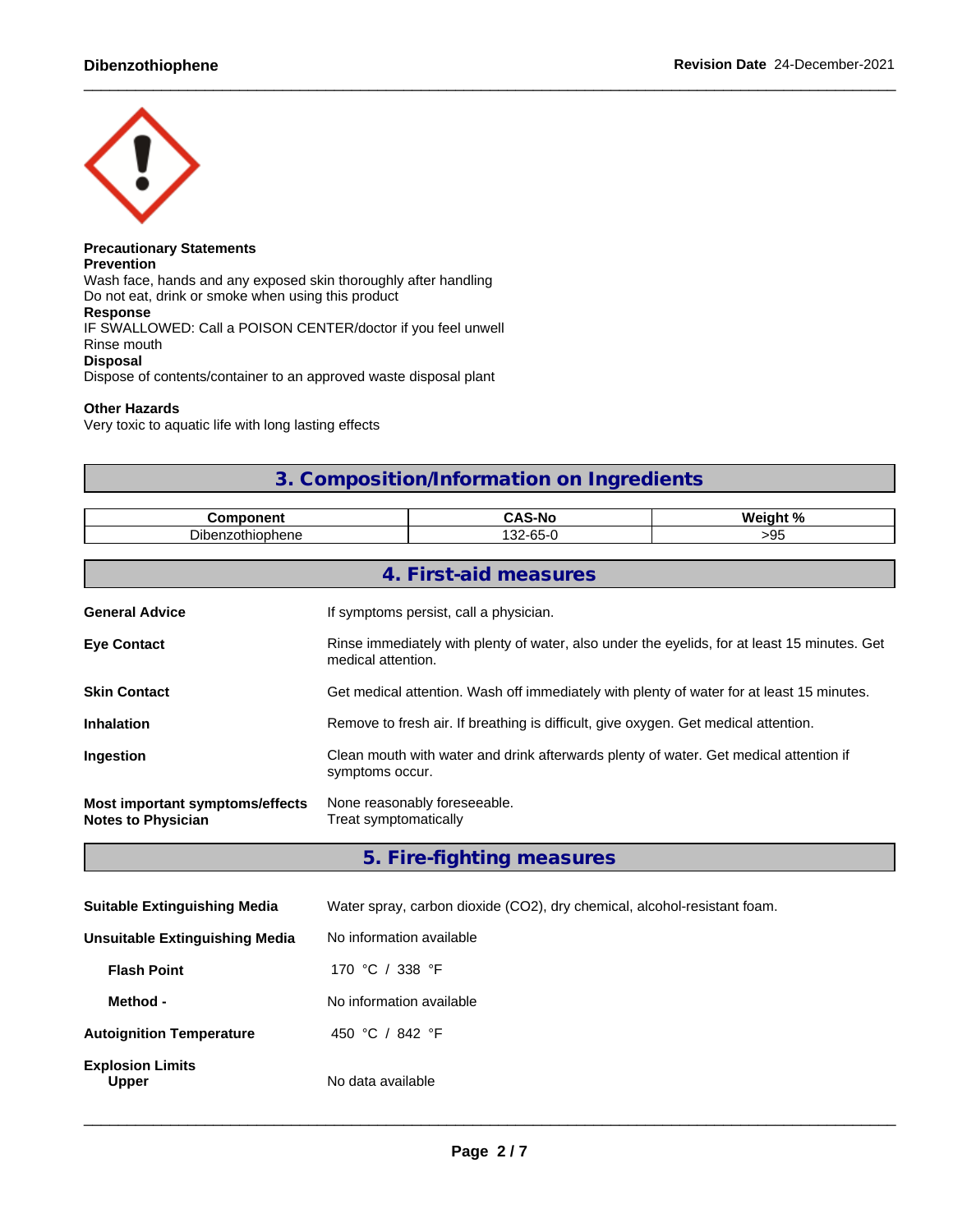| Lower                                                     | No data available        |
|-----------------------------------------------------------|--------------------------|
| Sensitivity to Mechanical Impact No information available |                          |
| Sensitivity to Static Discharge                           | No information available |

## **Specific Hazards Arising from the Chemical**

Do not allow run-off from fire-fighting to enter drains or water courses.

#### **Hazardous Combustion Products**

Carbon monoxide (CO). Carbon dioxide (CO2). Sulfur oxides.

## **Protective Equipment and Precautions for Firefighters**

As in any fire, wear self-contained breathing apparatus pressure-demand, MSHA/NIOSH (approved or equivalent) and full protective gear.

| <b>NFPA</b>                      |                                                                                                                                                   |                                                                                                                                                       |                                                                                                                                                                                        |
|----------------------------------|---------------------------------------------------------------------------------------------------------------------------------------------------|-------------------------------------------------------------------------------------------------------------------------------------------------------|----------------------------------------------------------------------------------------------------------------------------------------------------------------------------------------|
| <b>Health</b><br>2               | <b>Flammability</b>                                                                                                                               | <b>Instability</b>                                                                                                                                    | <b>Physical hazards</b><br>N/A                                                                                                                                                         |
|                                  | 6. Accidental release measures                                                                                                                    |                                                                                                                                                       |                                                                                                                                                                                        |
| <b>Personal Precautions</b>      | formation.                                                                                                                                        |                                                                                                                                                       | Ensure adequate ventilation. Use personal protective equipment as required. Avoid dust                                                                                                 |
| <b>Environmental Precautions</b> |                                                                                                                                                   | Do not flush into surface water or sanitary sewer system. Do not allow material to<br>should be advised if significant spillages cannot be contained. | contaminate ground water system. Prevent product from entering drains. Local authorities                                                                                               |
| Up                               | Methods for Containment and Clean Sweep up and shovel into suitable containers for disposal. Keep in suitable, closed<br>containers for disposal. |                                                                                                                                                       |                                                                                                                                                                                        |
|                                  | 7. Handling and storage                                                                                                                           |                                                                                                                                                       |                                                                                                                                                                                        |
| <b>Handling</b>                  |                                                                                                                                                   |                                                                                                                                                       | Wear personal protective equipment/face protection. Ensure adequate ventilation. Do not<br>get in eyes, on skin, or on clothing. Avoid ingestion and inhalation. Avoid dust formation. |
| Storage.                         | Materials. Strong oxidizing agents.                                                                                                               | Keep containers tightly closed in a dry, cool and well-ventilated place. Incompatible                                                                 |                                                                                                                                                                                        |
|                                  | 8. Exposure controls / personal protection                                                                                                        |                                                                                                                                                       |                                                                                                                                                                                        |
| <b>Exposure Guidelines</b>       |                                                                                                                                                   | This product does not contain any hazardous materials with occupational exposure                                                                      |                                                                                                                                                                                        |

## **Engineering Measures**

Ensure adequate ventilation, especially in confined areas. Ensure that eyewash stations and safety showers are close to the workstation location.

Wherever possible, engineering control measures such as the isolation or enclosure of the process, the introduction of process or equipment changes to minimise release or contact, and the use of properly designed ventilation systems, should be adopted to control hazardous materials at source

limitsestablished by the region specific regulatory bodies.

## **Personal protective equipment**

| <b>Eve Protection</b><br><b>Hand Protection</b>           | Goggles<br>Protective gloves                                     |                             |                                          |
|-----------------------------------------------------------|------------------------------------------------------------------|-----------------------------|------------------------------------------|
| <b>Glove material</b><br>Natural rubber<br>Nitrile rubber | <b>Breakthrough time</b><br>See manufacturers<br>recommendations | <b>Glove thickness</b><br>- | Glove comments<br>Splash protection only |
| Neoprene<br><b>PVC</b>                                    |                                                                  |                             |                                          |

Inspect gloves before use. observe the instructions regarding permeability and breakthrough time which are provided by the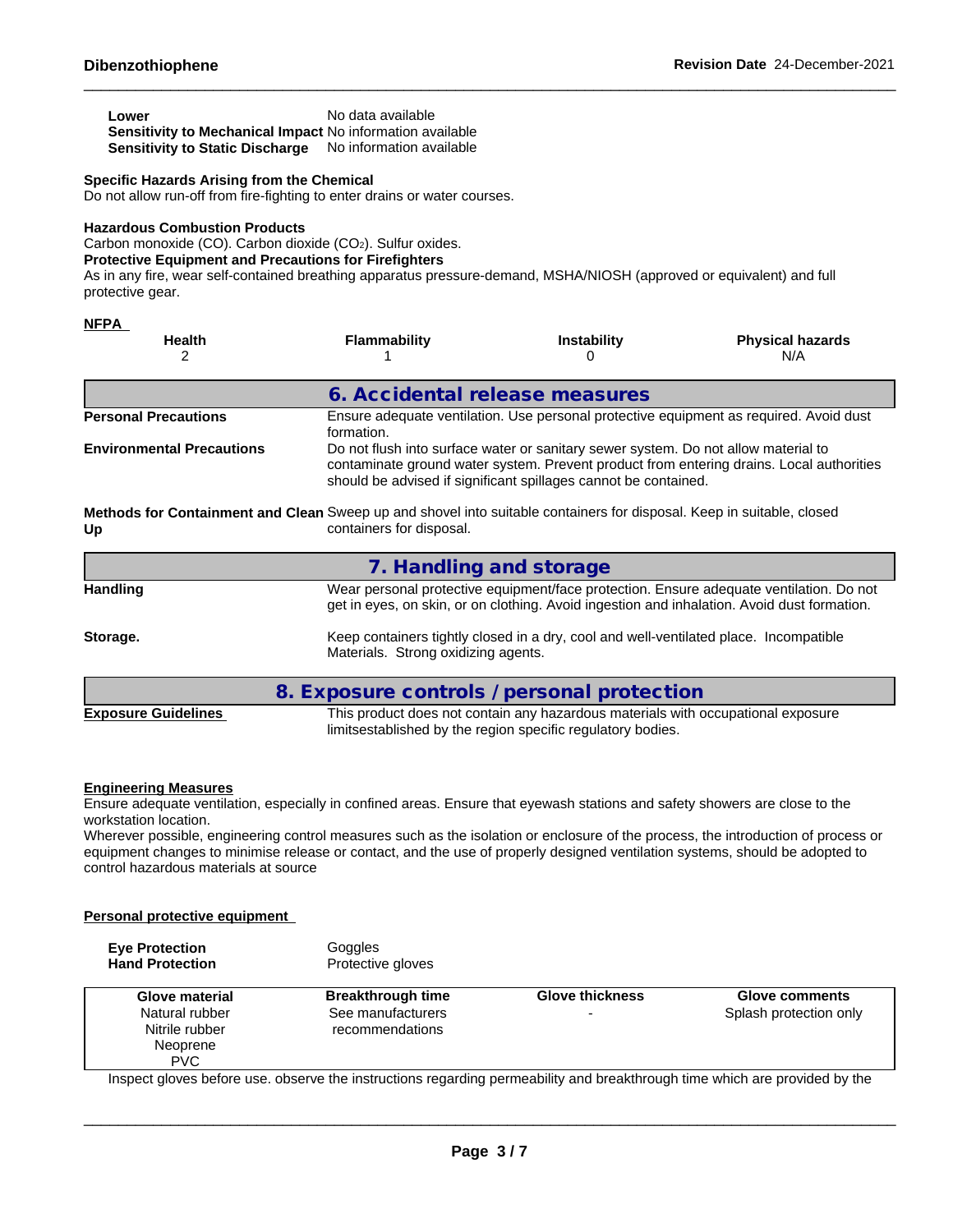supplier of the gloves. (Refer to manufacturer/supplier for information) gloves are suitable for the task: Chemical compatability, Dexterity, Operational conditions, User susceptibility, e.g. sensitisation effects, also take into consideration the specific local conditions under which the product is used, such as the danger of cuts, abrasion. gloves with care avoiding skin contamination.

## **Respiratory Protection**

When workers are facing concentrations above the exposure limit they must use appropriate certified respirators. Follow the OSHA respirator regulations found in 29 CFR 1910.134 or European Standard EN 149. Use a NIOSH/MSHA or European Standard EN 149 approved respirator if exposure limits are exceeded or if irritation or other symptoms are experienced. To protect the wearer, respiratory protective equipment must be the correct fit and be used and maintained properly **Recommended Filter type:** Particulates filter conforming to EN 143

When RPE is used a face piece Fit Test should be conducted

## **Environmental exposure controls**

Prevent product from entering drains. Do not allow material to contaminate ground water system. Local authorities should be advised if significant spillages cannot be contained.

**9. Physical and chemical properties**

## **Hygiene Measures**

Handle in accordance with good industrial hygiene and safety practice.

|                                               | 7. THYSICAL AND CHONNEGH PLOPERICS         |
|-----------------------------------------------|--------------------------------------------|
| <b>Physical State</b>                         | Powder Solid                               |
| Appearance                                    | Yellow                                     |
| Odor                                          | No information available                   |
| <b>Odor Threshold</b>                         | No information available                   |
| рH                                            | 7.0 50 g/l ag. solution                    |
| <b>Melting Point/Range</b>                    | 97 - 100 °C / 206.6 - 212 °F               |
| <b>Boiling Point/Range</b>                    | 332 - 333 °C / 629.6 - 631.4 °F @ 760 mmHg |
| <b>Flash Point</b>                            | 170 °C / 338 °F                            |
| <b>Evaporation Rate</b>                       | Not applicable                             |
| Flammability (solid,gas)                      | No information available                   |
| <b>Flammability or explosive limits</b>       |                                            |
| <b>Upper</b>                                  | No data available                          |
| Lower                                         | No data available                          |
| <b>Vapor Pressure</b>                         | No information available                   |
| <b>Vapor Density</b>                          | Not applicable                             |
| <b>Specific Gravity</b>                       | No information available                   |
| <b>Solubility</b>                             | No information available                   |
| <b>Partition coefficient; n-octanol/water</b> | No data available                          |
| <b>Autoignition Temperature</b>               | 450 °C / 842 °F                            |
| <b>Decomposition Temperature</b>              | No information available                   |
| <b>Viscosity</b>                              | Not applicable                             |
| <b>Molecular Formula</b>                      | C <sub>12</sub> H <sub>8</sub> S           |
| <b>Molecular Weight</b>                       | 184.26                                     |
|                                               |                                            |

## **10. Stability and reactivity**

| <b>Reactive Hazard</b>          | None known, based on information available                                                 |
|---------------------------------|--------------------------------------------------------------------------------------------|
| <b>Stability</b>                | Stable under normal conditions.                                                            |
| <b>Conditions to Avoid</b>      | Incompatible products. Excess heat. Avoid dust formation.                                  |
| <b>Incompatible Materials</b>   | Strong oxidizing agents                                                                    |
|                                 | Hazardous Decomposition Products Carbon monoxide (CO), Carbon dioxide (CO2), Sulfur oxides |
| <b>Hazardous Polymerization</b> | Hazardous polymerization does not occur.                                                   |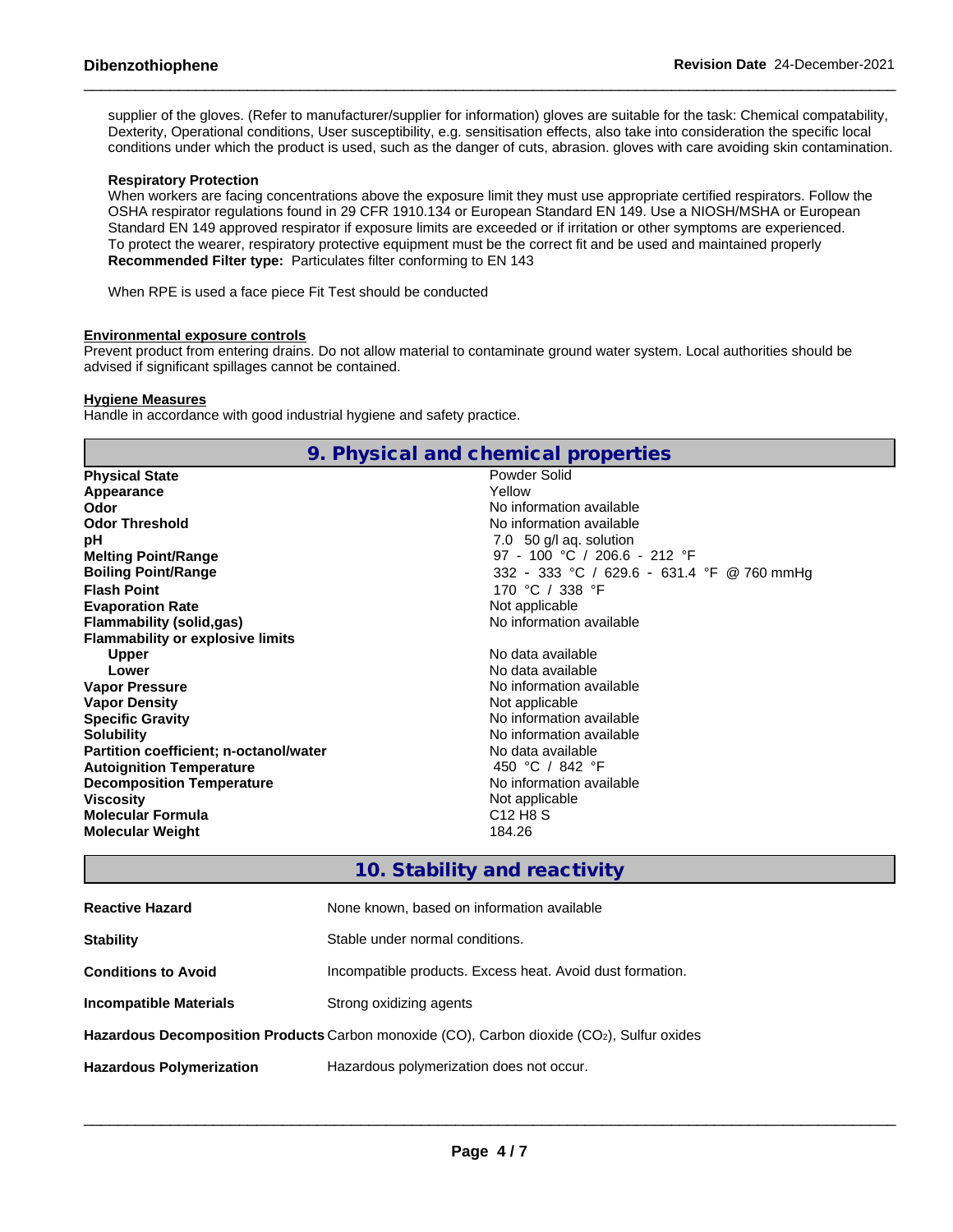Hazardous Reactions **None under normal processing.** 

**11. Toxicological information**

## **Acute Toxicity**

| <b>Product Information</b>                                                                 |               |                                                                                                                       |            |                                                                                          |             |                        |
|--------------------------------------------------------------------------------------------|---------------|-----------------------------------------------------------------------------------------------------------------------|------------|------------------------------------------------------------------------------------------|-------------|------------------------|
| <b>Component Information</b><br>Component                                                  |               | LD50 Oral                                                                                                             |            | LD50 Dermal                                                                              |             | <b>LC50 Inhalation</b> |
| Dibenzothiophene                                                                           |               | 470 mg/kg (Mouse)                                                                                                     |            | Not listed                                                                               |             | Not listed             |
| <b>Toxicologically Synergistic</b><br><b>Products</b>                                      |               | No information available                                                                                              |            |                                                                                          |             |                        |
| Delayed and immediate effects as well as chronic effects from short and long-term exposure |               |                                                                                                                       |            |                                                                                          |             |                        |
| <b>Irritation</b>                                                                          |               | No information available                                                                                              |            |                                                                                          |             |                        |
| Sensitization                                                                              |               | No information available                                                                                              |            |                                                                                          |             |                        |
| Carcinogenicity                                                                            |               |                                                                                                                       |            | The table below indicates whether each agency has listed any ingredient as a carcinogen. |             |                        |
| Component                                                                                  | <b>CAS-No</b> | <b>IARC</b>                                                                                                           | <b>NTP</b> | <b>ACGIH</b>                                                                             | <b>OSHA</b> | <b>Mexico</b>          |
| Dibenzothiophene                                                                           | 132-65-0      | Not listed                                                                                                            | Not listed | Not listed                                                                               | Not listed  | Not listed             |
| <b>Mutagenic Effects</b>                                                                   |               | No information available                                                                                              |            |                                                                                          |             |                        |
| <b>Reproductive Effects</b>                                                                |               | No information available.                                                                                             |            |                                                                                          |             |                        |
| <b>Developmental Effects</b>                                                               |               | No information available.                                                                                             |            |                                                                                          |             |                        |
| <b>Teratogenicity</b>                                                                      |               | No information available.                                                                                             |            |                                                                                          |             |                        |
| <b>STOT - single exposure</b><br><b>STOT - repeated exposure</b>                           |               | None known<br>None known                                                                                              |            |                                                                                          |             |                        |
| <b>Aspiration hazard</b>                                                                   |               | No information available                                                                                              |            |                                                                                          |             |                        |
| Symptoms / effects, both acute and No information available<br>delayed                     |               |                                                                                                                       |            |                                                                                          |             |                        |
| <b>Endocrine Disruptor Information</b>                                                     |               | No information available                                                                                              |            |                                                                                          |             |                        |
| <b>Other Adverse Effects</b>                                                               |               | The toxicological properties have not been fully investigated. See actual entry in RTECS for<br>complete information. |            |                                                                                          |             |                        |

## **12. Ecological information**

## **Ecotoxicity**

Very toxic to aquatic organisms, may cause long-term adverse effects in the aquatic environment. The product contains following substances which are hazardous for the environment.

| Component        | Freshwater Algae | <b>Freshwater Fish</b> | <b>Microtox</b>                                                                    | <b>Water Flea</b>      |
|------------------|------------------|------------------------|------------------------------------------------------------------------------------|------------------------|
| Dibenzothiophene | Not listed       | $LC50 = 0.7$ mg/L 96h  | $EC50 = 0.10$ mg/L 5 min<br>$EC50 = 0.11$ mg/L 15 min<br>$EC50 = 0.12$ mg/L 30 min | $EC50 = 0.42$ mg/L 48h |

**Persistence and Degradability** based on information available. May persist

**Bioaccumulation/ Accumulation** No information available.

**Mobility** Mobill Ikely be mobile in the environment due to its water solubility.

| ωr                    | lor<br>Pow<br>. . |
|-----------------------|-------------------|
| Dıber<br>. .<br>יוסופ | ่วง<br>7.JU       |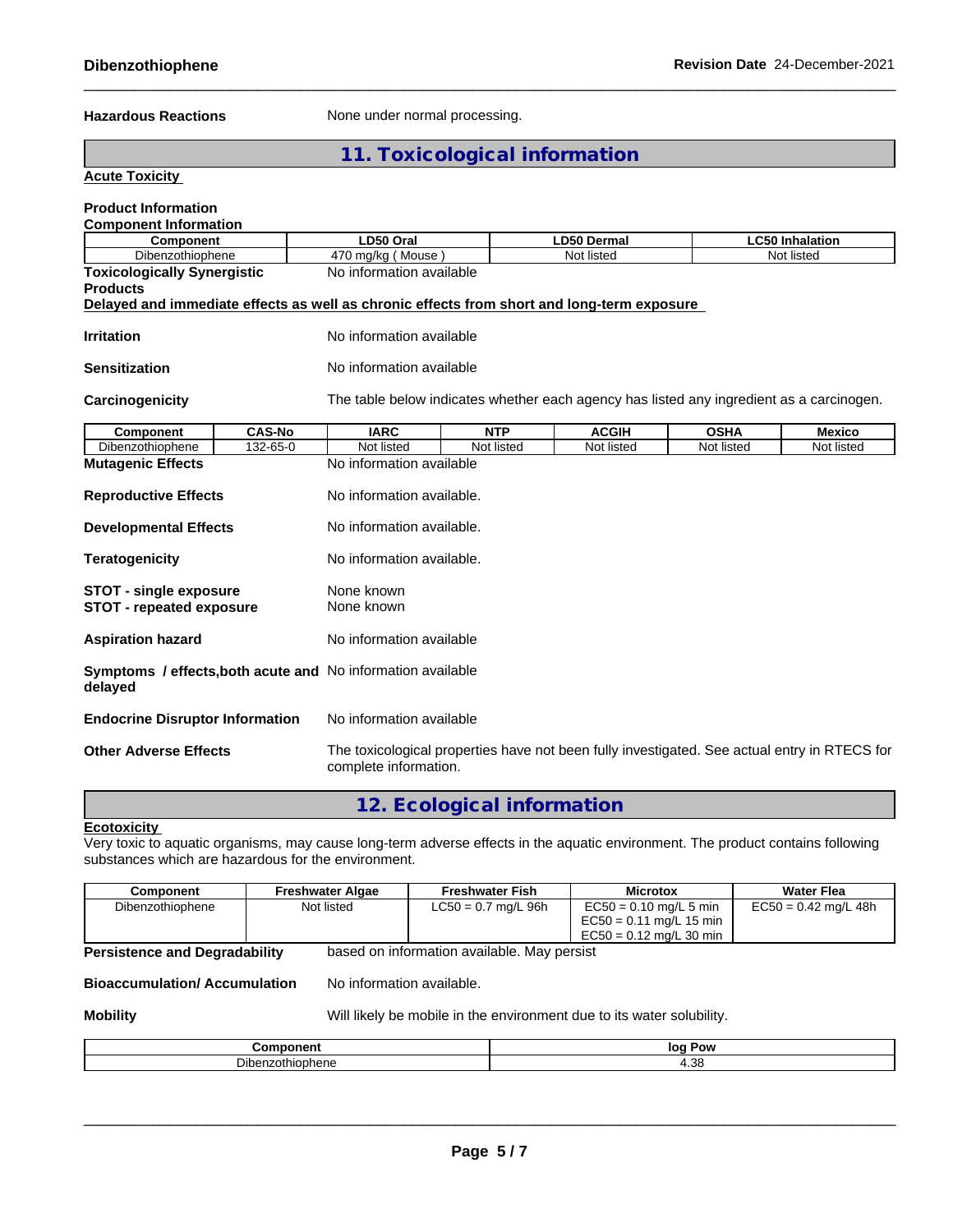## **13. Disposal considerations**

**Waste Disposal Methods** Chemical waste generators must determine whether a discarded chemical is classified as a hazardous waste. Chemical waste generators must also consult local, regional, and national hazardous waste regulations to ensure complete and accurate classification.

|                             | 14. Transport information                           |
|-----------------------------|-----------------------------------------------------|
| DOT                         |                                                     |
| UN-No                       | UN3077                                              |
| <b>Proper Shipping Name</b> | Environmentally hazardous substances, solid, n.o.s. |
| <b>Hazard Class</b>         | 9                                                   |
| <b>Packing Group</b>        | Ш                                                   |
| <b>TDG</b>                  |                                                     |
| UN-No                       | <b>UN3077</b>                                       |
| <b>Proper Shipping Name</b> | Environmentally hazardous substances, solid, n.o.s. |
| <b>Hazard Class</b>         | 9                                                   |
| <b>Packing Group</b>        | Ш                                                   |
| IATA                        |                                                     |
| UN-No                       | UN3077                                              |
| <b>Proper Shipping Name</b> | Environmentally hazardous substances, solid, n.o.s. |
| <b>Hazard Class</b>         | 9                                                   |
| <b>Packing Group</b>        | Ш                                                   |
| <b>IMDG/IMO</b>             |                                                     |
| UN-No                       | <b>UN3077</b>                                       |
| <b>Proper Shipping Name</b> | Environmentally hazardous substances, solid, n.o.s. |
| <b>Hazard Class</b>         | 9                                                   |
| <b>Packing Group</b>        | Ш                                                   |
|                             | 15. Regulatory information                          |

## **International Inventories**

| Component        | <b>CAS-No</b> | DSL          | <b>NDSL</b> | <b>TSCA</b> | <b>TSCA Inventory</b><br>notification -<br><b>Active-Inactive</b> |             | <b>EINECS</b> | <b>ELINCS</b> | <b>NLP</b>   |
|------------------|---------------|--------------|-------------|-------------|-------------------------------------------------------------------|-------------|---------------|---------------|--------------|
| Dibenzothiophene | 132-65-0      |              |             |             | <b>ACTIVE</b>                                                     |             | 205-072-9     |               |              |
|                  |               |              |             |             |                                                                   |             |               |               |              |
| <b>Component</b> | <b>CAS-No</b> | <b>IECSC</b> | <b>KECL</b> | <b>ENCS</b> | <b>ISHL</b>                                                       | <b>TCSI</b> | <b>AICS</b>   | <b>NZIoC</b>  | <b>PICCS</b> |
| Dibenzothiophene | 132-65-0      |              |             |             | $\overline{\phantom{a}}$                                          |             |               |               |              |

**Legend:**

X - Listed '-' - Not Listed

**KECL** - NIER number or KE number (http://ncis.nier.go.kr/en/main.do)

**DSL/NDSL** - Canadian Domestic Substances List/Non-Domestic Substances List

**TSCA** - United States Toxic Substances Control Act Section 8(b) Inventory

**EINECS/ELINCS** - European Inventory of Existing Commercial Chemical Substances/EU List of Notified Chemical Substances

**IECSC** - Chinese Inventory of Existing Chemical Substances

**KECL** - Korean Existing and Evaluated Chemical Substances

**ENCS** - Japanese Existing and New Chemical Substances

**AICS** - Australian Inventory of Chemical Substances

**PICCS** - Philippines Inventory of Chemicals and Chemical Substances

#### **Canada**

SDS in compliance with provisions of information as set out in Canadian Standard - Part 4, Schedule 1 and 2 of the Hazardous Products Regulations (HPR) and meets the requirements of the HPR (Paragraph 13(1)(a) of the Hazardous Products Act (HPA)).

## **Other International Regulations**

## **Authorisation/Restrictions according to EU REACH**